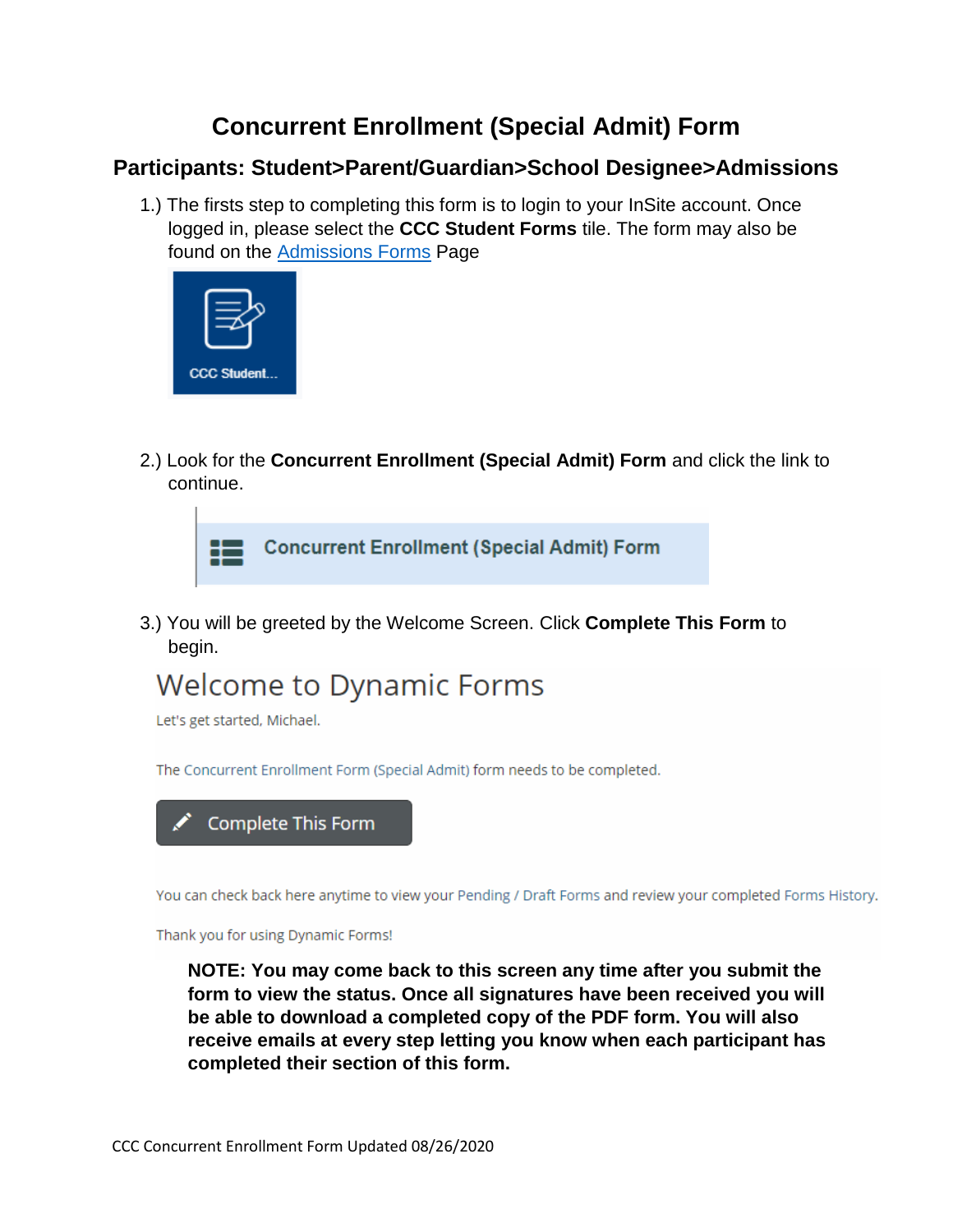### 4.) Read the Student Expectations and Responsibilities and click **Next** to continue.



#### **Concurrent Enrollment Form (Special Admit)**

**Concurrent Enrollment (Special Admit) Expectations and Responsibilities** 

Title 2, Chapter 5, Article 1, Section 4880 of the California Code allows the governing board of any school district to determine which students would benefit from advanced scholastic or vocational work. The intent of this . Contra Code California Education Code is to provide educational enrichment opportunities for a limited number of eligible pupils, rather than reduce current course requirements of elementary and secondary schools.<br>Contra

 $* = required field$ 

- constraints, or legal requirements.
- 
- Consumerably, or logar connections.<br>• Students enrolling in PE activity courses are subject to the 10% limit for each section.<br>• New and returning high school students must submit a college application (online) along with

#### **Student Responsibilities**

- 
- . You may register for approved classes only. Registering for non-approved classes will result in a loss of Concurrent (Special Admit) enrollment privileges.<br>. All coursework taken at CCC become a permanent part of your co Standing, etc.<br>
Standing, etc.<br>
Olear prerequisites and arrange for testing, if necessary.<br>
You are responsible for reviewing and abiding by all academic and student life policies in the Schedule of Classes and the College
- 
- You are required to meet all academic deadlines
- 
- Fooks and materials must be purchased for all classes. They are not loaned or given out free of charge.<br>Concurrent (Special Admit) students are exempt from enrollment fees if enrolled in no more than 11 units. However, con (\$5) which is optional. These fees are due each semester. Please see the catalog for more information. Concurrent (Special Admit) students who enroll in more than 11 units will be charged the regular tuition rate of \$46.00 per unit. Permission from your school district/superintendent is required. Please email<br>admissions@con
- sumission is a continuous ear to rinde immunism.<br>If you are coded as a non-resident, it is your responsibility to correct that assignment before the end of the semester if you believe it to be untrue. Contact the Admission n.resident letter CCC is an adult academic learning environment and you are expected to behave accordingly.
- . By signing the space provided on this form, you agree that you are eligible to enroll as a Concurrent (Special Admit) student and will abide by all CCC policies and procedures. Additionally, you agree that you have
- reviewed these expectations with your parent or guardian,<br>- Home schooled students must provide verification of an Affidavit for Home Schooling, filed with the Department of Education, at the time of registration.
	- 5.) Your name, student ID number, and college email will automatically populate in the fields below. You will need to select the **Term**, enter a valid **phone number**, and your **date of birth.**
	- 6.) You will be asked to enter the name and email of your **Parent/Guardian** (if you will be under the age of 18 on the first date of the term). You will also choose the **designee** from your school from the dropdown list. If the **designee** is not listed, please enter the name and email of the **designee** in the field below the dropdown.

| CONTRA COSTA COLLEGE<br><b>Concurrent Enrollment Form (Special Admit)</b>                            |                                  | Term <sup>*</sup> Summer 2020                                                                                                                                                           |
|------------------------------------------------------------------------------------------------------|----------------------------------|-----------------------------------------------------------------------------------------------------------------------------------------------------------------------------------------|
| Part I - Student                                                                                     |                                  |                                                                                                                                                                                         |
| First Name: * Michael                                                                                | Last Name:<br>*Simpson           | Student ID: 1198568                                                                                                                                                                     |
| Phone:                                                                                               | Email: * msimpson568@email.4cd.e | Date of Birth:                                                                                                                                                                          |
| Parent/Guardian Name: '                                                                              | Parent/Guardian Email: *         |                                                                                                                                                                                         |
| the form, your parent/quardian will receive an email to complete their portion of the form.          |                                  | Please answer all questions on this form. Once you sign the form, the designee at your high school will be emailed the form to approve and sign. After the high school designee submits |
| Are you home schooled?<br>-- Please Select --                                                        |                                  |                                                                                                                                                                                         |
| Name of School/Designee<br>-- Choose --                                                              |                                  |                                                                                                                                                                                         |
| Please enter the name and email of your designee if it is not in the list above:                     | Name                             | Email                                                                                                                                                                                   |
| This is the email address on file for the designee at your high school. Please ensure it is correct. |                                  |                                                                                                                                                                                         |

**NOTE: Please make sure the email is correct. Each participant above will receive an email with the link to the Dynamic Forms website. The participants will need to create an account and login to complete this form. Incorrect emails may delay the processing of this form.**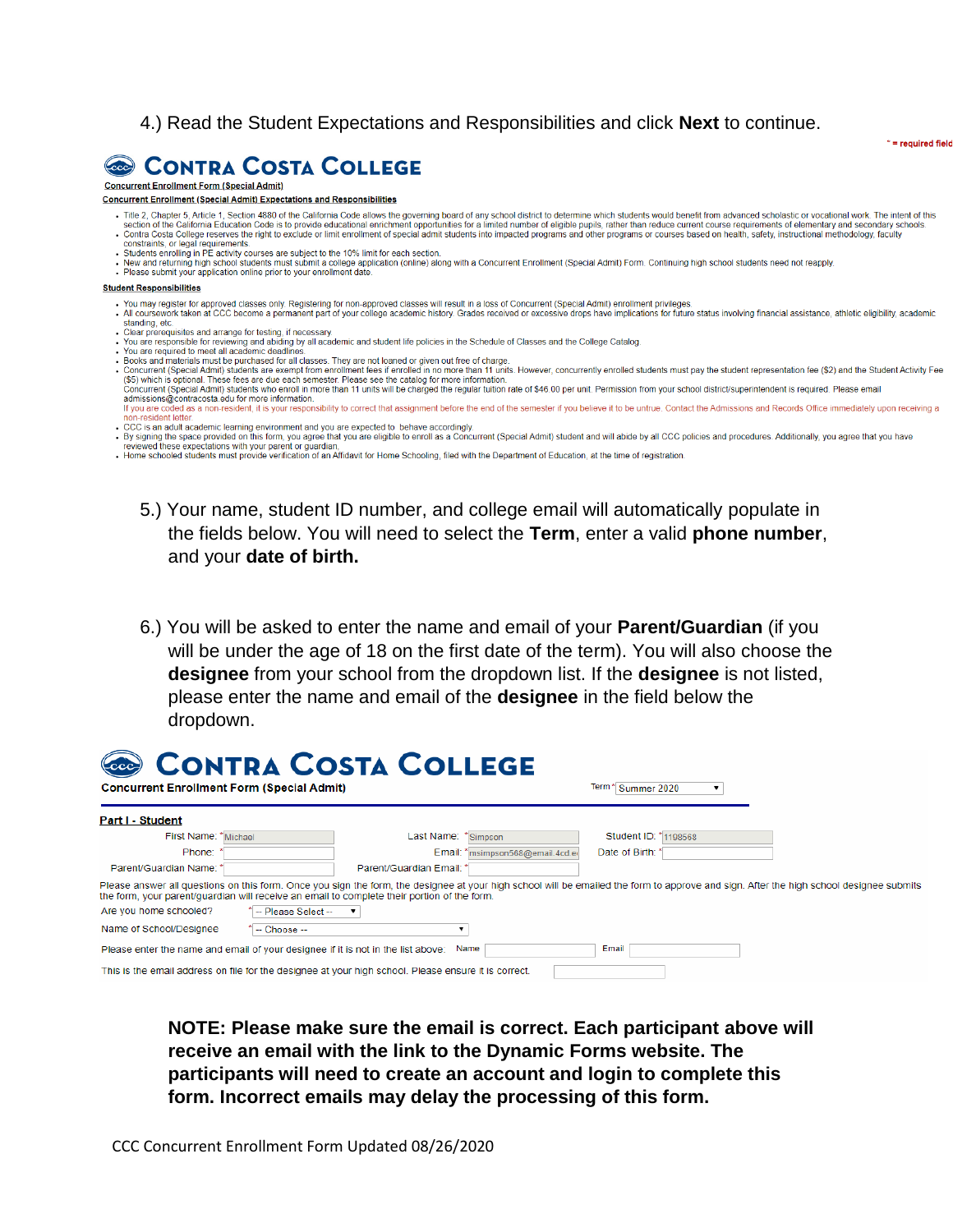7.) You will also need to answer the question regarding the release of your educational records and check the box next to the statement regarding grades and your permanent record. Students coded as a nonresident may check the residency checkbox and upload a copy of their current high school or middle school transcript to be recoded as SB-150, an exemption to nonresident tuition.

This is the email address on file for the designee at your high school. Please ensure it is correct.

\* -- Please Sel v | authorize Contra Costa College to release my educational records to my parent/legal guardian (as noted below) or to my high school, if requested.

 $\overline{\Box}^*$ I understand that grades earned remain on my permanent records at Contra Costa College.

□ Residency (This section is to be completed by nonimmigrant and non-resident students only) Senate Bill 150 (SB150) allows CCC to exempt a student attending as a special part-time student from paying non resident tuition. In compliance with SB150, I certify that I am a nonimmigrant, am undocumented, or a non-resident student as defined by federal law. I also certify I have not been granted T or U visa status. I have attached a copy of my most recent middle school or high school transcript.

**NOTE: You are not required to authorize the release of your educational records to your parent/guardian or school designee. You should discuss this option before completing this form.**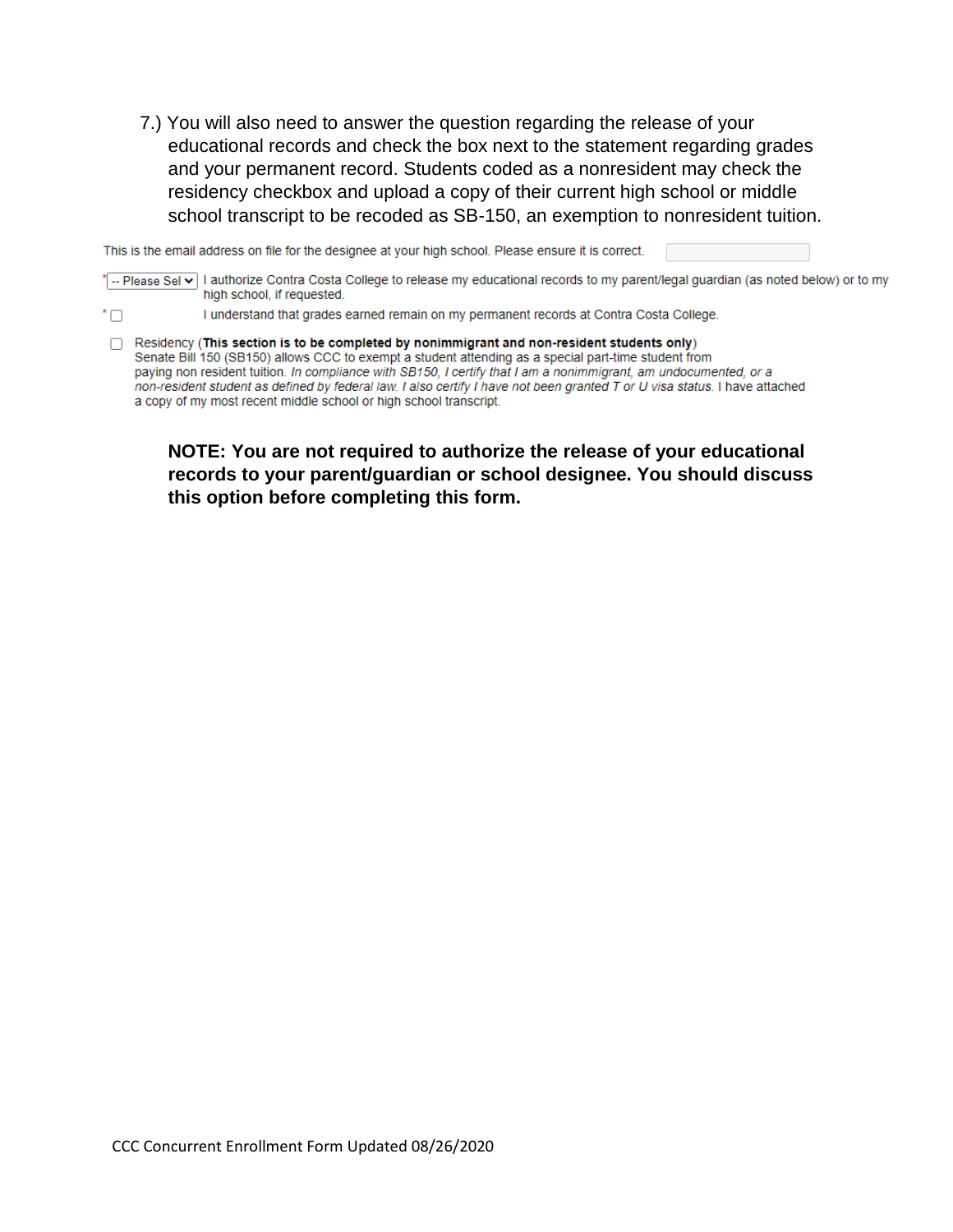8.) You will also need to select the courses you wish to enroll in for the given term. You will only be allowed to enroll in open courses at Contra Costa College. If you wish to attend [Los Medanos College](https://www.losmedanos.edu/index.aspx) or [Diablo Valley College](https://www.dvc.edu/) please visit their Admissions Forms pages to complete their special admit form. Once you have chosen the courses you wish to register for you must sign and submit the form. The form will route electronically to your high school designee, parent and admissions. You will not need to print this form.

| Course              | <b>Units</b> |
|---------------------|--------------|
| 치<br>ADJUS-120      | 3.00000      |
| <b>MATH-164</b>     | 4.00000      |
| -- Please Select -- |              |
| -- Please Select -- |              |

You may be enrolled into a FREE Math and/or English tutoring course. MATH-875N & ENGL-875N are zero unit courses and will not appear on transcripts. These courses are designed to provide additional academic support to help you succeed at Contra Costa College. MATH-875N is for courses in the Math and Sciences, while ENGL-875N is for writing courses. You may opt out of these courses by selecting one or both of the checkboxes below. If you would like to be enrolled in these courses no additional action is required.

| MATH-875N                | opt out of MATH-875N |      |  |
|--------------------------|----------------------|------|--|
| ENGL-875N                | opt out of ENGL-875N |      |  |
| ÷                        |                      |      |  |
| (click to sign)          |                      |      |  |
|                          |                      |      |  |
| <b>Student Signature</b> |                      | Date |  |

You will receive an email confirmation once the form has been processed.

After you submit the form a message will be sent to the designee at your school and the parent email that you entered on the form. Your school designee and parents will need to each create a Dynamic Forms account using the instructions below and then

## **Welcome to Dynamic Forms**

Let's get started, Michael.

The Concurrent Enrollment Form (Special Admit) form needs to be completed.



You can check back here anytime to view your Pending / Draft Forms and review your completed Forms History.

Thank you for using Dynamic Forms!

CCC Concurrent Enrollment Form Updated 08/26/2020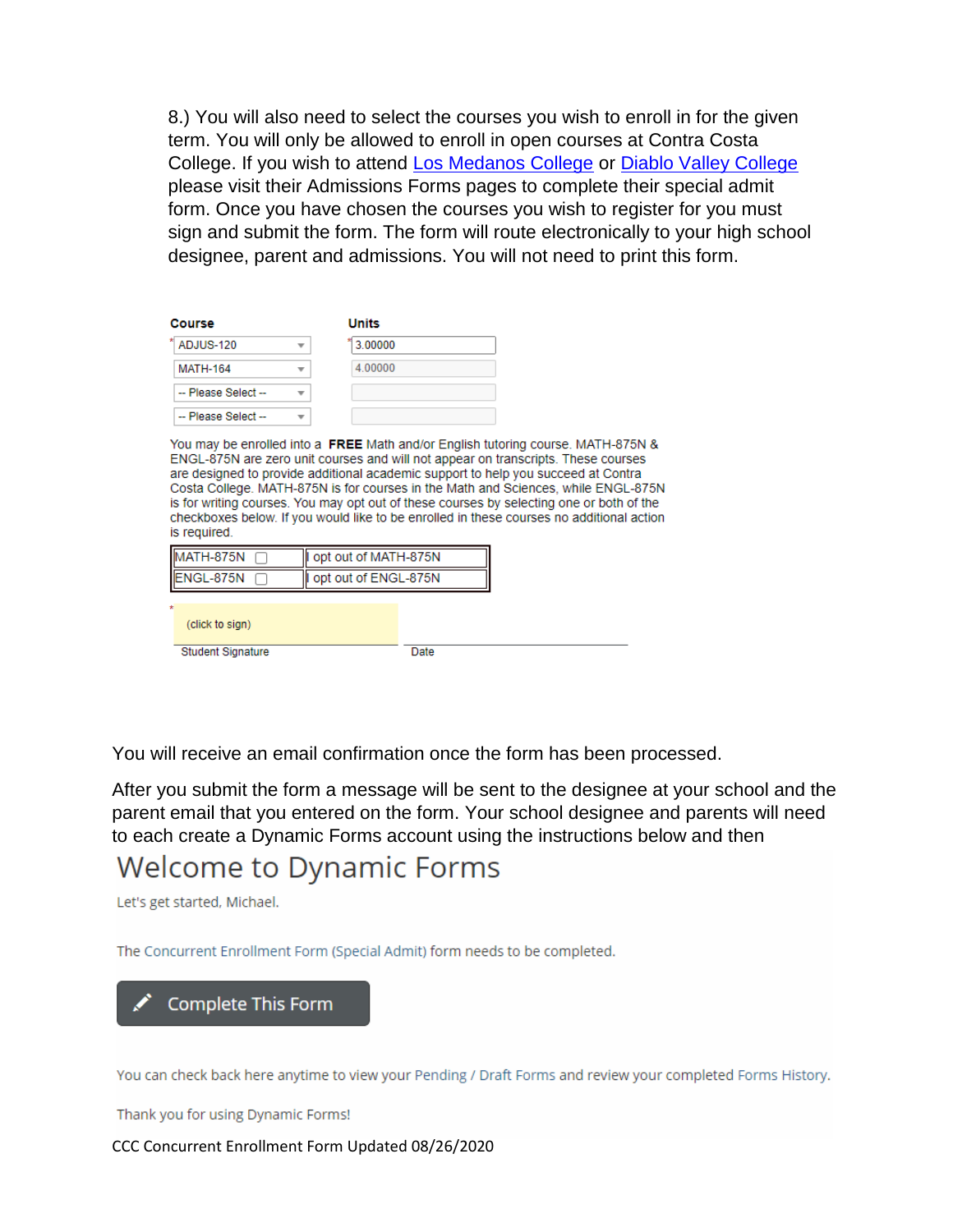electronically sign the form. After creating the account and logging in they will be taken to the following screen.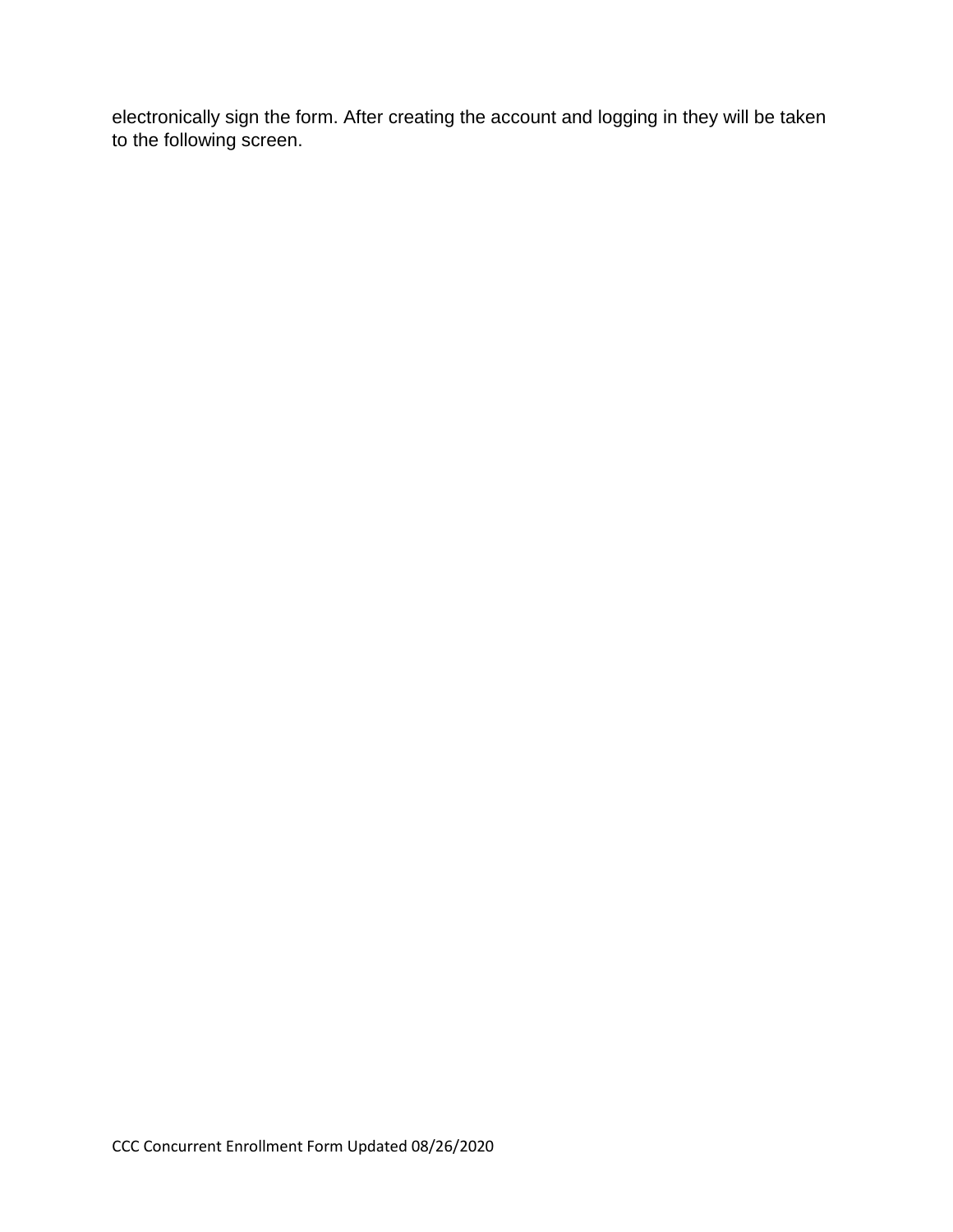- 8.) The form will be routed to the **designee** at your school and to your **parent/guardian** for signatures. If your parent/guardian and designee have never used Dynamic Forms they will be required to create an account. This is a one-time set up. Once set up they will be able you to go back into your account and view your forms at any time. The account is free.
	- a) To set up your account, when you click on the message asking you to access the form follow these steps.
		- i. You will first be taken to the following screen:

| Log In    |                                                                                                                           |  |
|-----------|---------------------------------------------------------------------------------------------------------------------------|--|
| District. | Sign in to complete the Concurrent Enrollment Form (Special<br>Admit) form as requested by Contra Costa Community College |  |
| User Name |                                                                                                                           |  |
| Password  |                                                                                                                           |  |
|           | Log In                                                                                                                    |  |
|           |                                                                                                                           |  |

- ii. Click on the "Create New Account" link.
- iii. You will be asked to create a user name and password.

|                       |                    | Please complete all of the information below                                                                                    |                                                                                                                                                                   |
|-----------------------|--------------------|---------------------------------------------------------------------------------------------------------------------------------|-------------------------------------------------------------------------------------------------------------------------------------------------------------------|
| Username <sup>*</sup> | $\Theta$           | Enter a Username                                                                                                                | A Username is a required field                                                                                                                                    |
|                       |                    | Username restrictions:                                                                                                          |                                                                                                                                                                   |
|                       |                    | · Must be at least 8 characters long<br>· Must contain at least one letter.                                                     | A This username you entered already exists in our system.<br>New Users: please select another username.<br>Existing Users: please Sign In or Reset your Password. |
| Set Password *        | $\hat{\mathbf{H}}$ | Choose a password                                                                                                               | A Password is a required field                                                                                                                                    |
| Confirm Password *    | $\theta$           | Confirm your password                                                                                                           |                                                                                                                                                                   |
|                       |                    | Password restrictions:                                                                                                          |                                                                                                                                                                   |
|                       |                    | · Must be at least 8 characters long<br>· Cannot contain your username.<br>· Must contain 3 of the 4 types of characters below: |                                                                                                                                                                   |
|                       |                    | · upper case letters<br>- lower case letters<br>· numbers                                                                       |                                                                                                                                                                   |

iv. Scroll down and enter some basic information and click on "Create Account."

CCC Concurrent Enrollment Form Updated 08/26/2020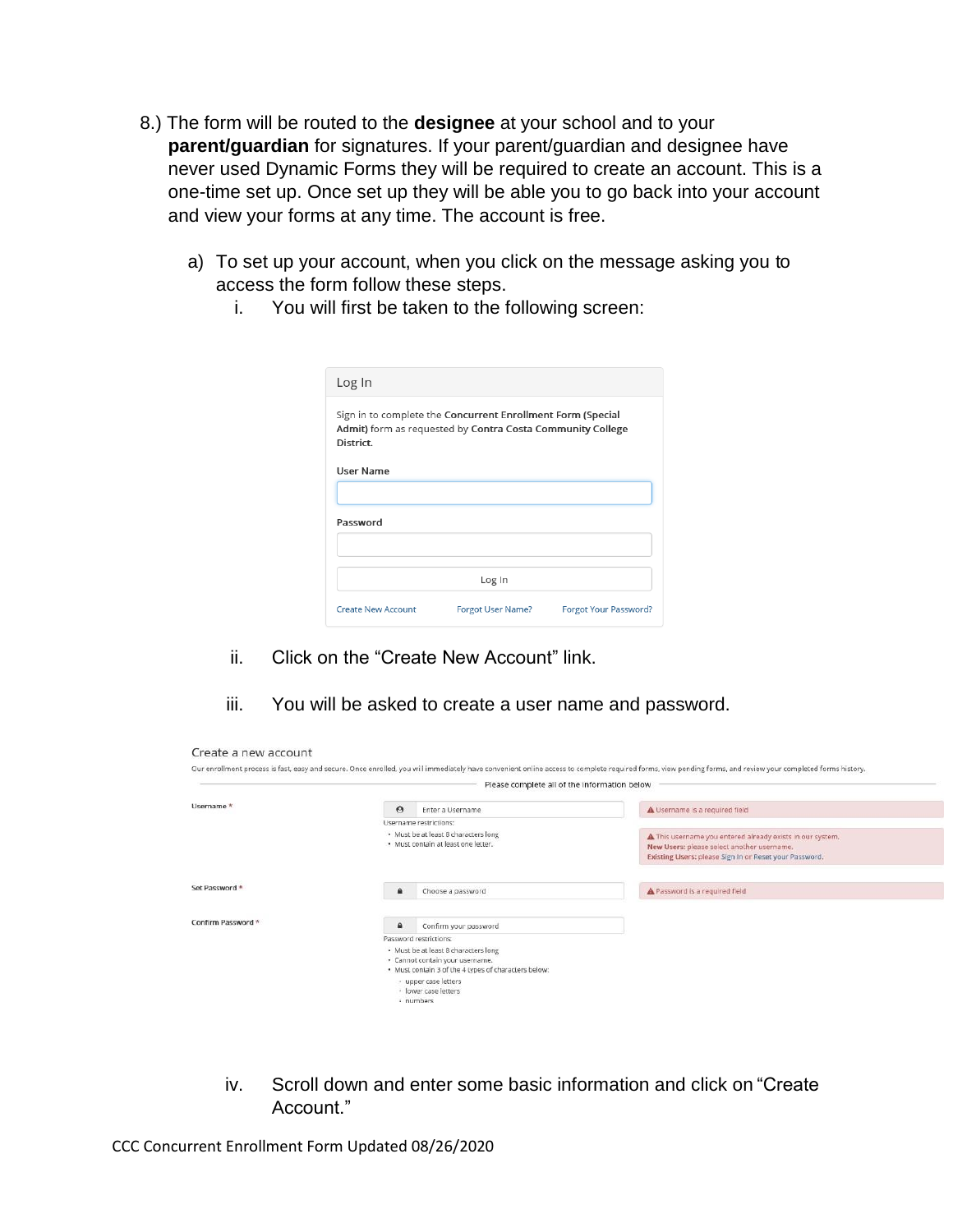| First Name *                                            | $\beta$     | Catherine                                                            |
|---------------------------------------------------------|-------------|----------------------------------------------------------------------|
| Last Name *                                             | 8           | Fites                                                                |
| F-mail Address *                                        | $\boxtimes$ | catherinefites@yahoo.com                                             |
| Confirm E-mail Address *                                |             |                                                                      |
|                                                         | ⊠           | catherinefites@yahoo.com                                             |
|                                                         | a           | What was the name of your first girlfriend/boyfriend?<br>$\check{ }$ |
| Secret Question <sup>*</sup><br>Secret Question Answer* |             | Joey                                                                 |

v. You will then be taken to the home page. Since you have now created an account, you will be able to login and complete your Dynamic Form without creating a new account.

Welcome to Dynamic Forms!

This page offers you access to your Pending / Draft Forms and your completed Forms History. If you need to start a new form, please go to your college or university website to access a link to the proper form. Thank you for using Dynamic Forms!



vi. Click on Pending/Draft Forms to access the form you need to complete and/or sign. You will then click on the "complete form" button to access the form.

| Form Filter<br>Show All Forms              | Text Filter<br>$\check{\phantom{a}}$ | Type to search |                                |                                                  |         |             |               |
|--------------------------------------------|--------------------------------------|----------------|--------------------------------|--------------------------------------------------|---------|-------------|---------------|
| Form Name                                  |                                      |                |                                | Date                                             | PDF     | <b>HTML</b> | Action        |
| Concurrent Enrollment Form (Special Admit) |                                      |                | Started By:<br>Michael Simpson | Signature Request Date:<br>4/15/2020 12:02:42 PM | $\circ$ | $\circ$     | Complete Form |
|                                            |                                      |                |                                |                                                  |         |             |               |
|                                            |                                      |                |                                |                                                  |         |             |               |
|                                            |                                      |                |                                |                                                  |         |             |               |